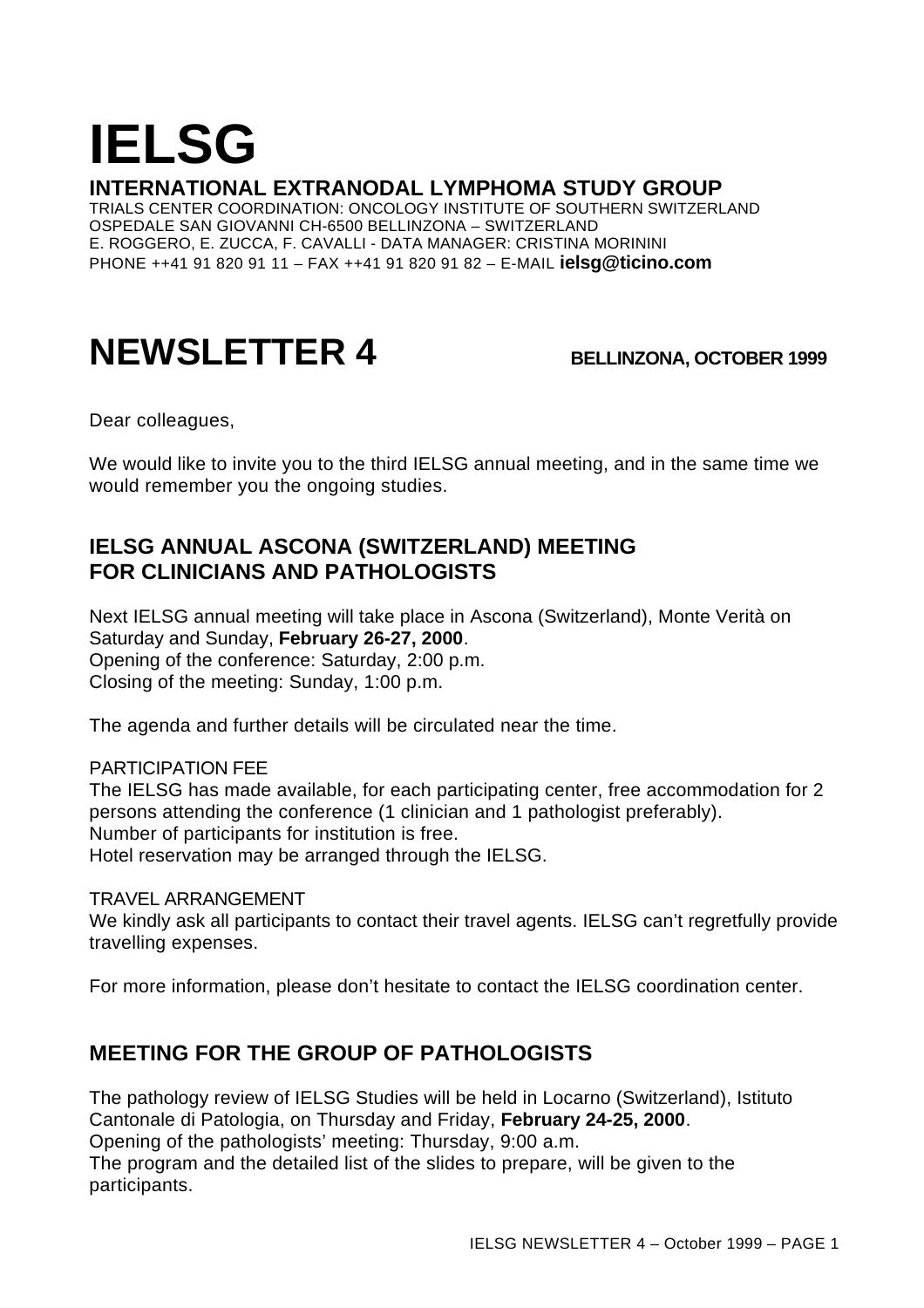#### **REGISTRATION FORM - IELSG ANNUAL MEETING ASCONA (SWITZERLAND) MONTE VERITÀ - February 26-27, 2000**

(1 Registration Form for each participant)

### THE INVESTIGATOR Name ...............................................................................................................................................  $\Box$  clinician  $\Box$  pathologist Institution (full address) ............................................................................................................... ........................................................................................................................................................... ........................................................................................................................................................... Contact phone ............................................................................................................................... Fax .................................................................................................................................................... e-mail .............................................................................................................................................. WILL BE ATTENDING THE IELSG ASCONA MEETING (February 26-27, 2000) IF PATHOLOGIST: HE WILL ATTEND THE PATHOLOGY REVIEW (February 24-25, 2000)  $\Box$  yes  $\Box$  no HOTEL ACCOMMODATION IS REQUIRED  $\Box$  yes  $\Box$  no If yes specify: c single room c double room shared with ......................................................................... (we suggest you, when possible, to share your room with a colleague) Date of arrival ................................................................................................................................. Date of departure .......................................................................................................................... Hotel accommodation will be communicated to you.

#### **REGISTRATION CLOSING DATE: November 30, 1999**

Please send back this filled Form to the IELSG coordination center

by Fax N. **++41 91 820 91 82** or e-mail **ielsg@ticino.com**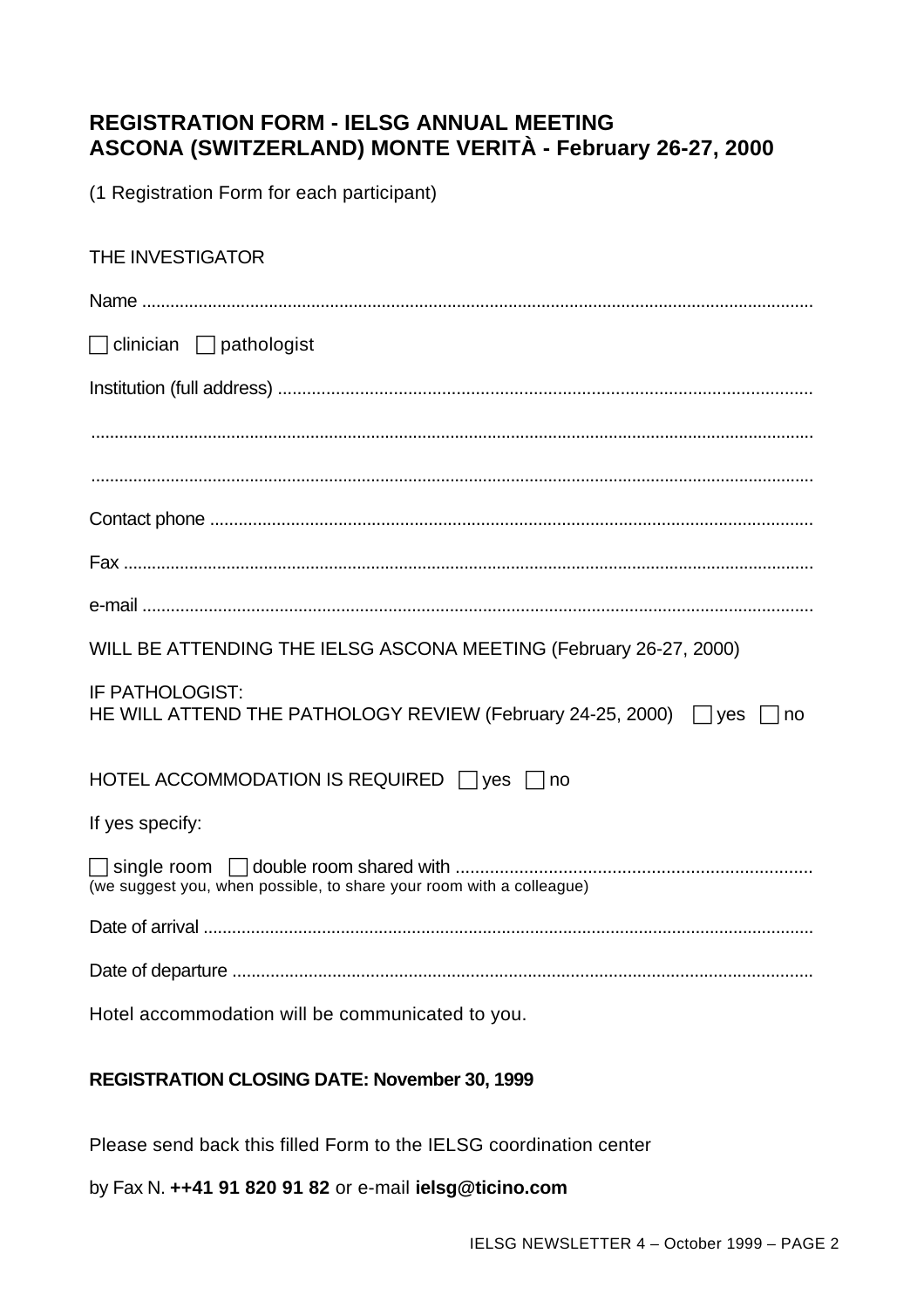### **ONGOING PROTOCOLS**

#### **IELSG 3**

Randomized trial of observation vs chlorambucil after anti-Helicobacter-Pylori therapy in low-grade gastric lymphoma. This UKLG, IELSG and GELA trial is the first randomized study to assess treatment in this disease. The recruitment is excellent and the accrual continues.

*Chairmen: E. Zucca, E. Roggero, C. Traullé, J.C. Delchier, P. Smith.*

*Pathology panel: E. Pedrinis, T. Motta, C. Capella, C. Copie-Bergman, A. Wotherspoon, R. Souhami.*

ENROLLMENT OF PATIENTS

If you have patients to enroll, please contact the IELSG by e-mail. In that case we will send you the forms to fill in and further information.

#### **IELSG 4**

Prospective randomized trial of chemotherapy vs chemotherapy plus irradiation in diffuse large-cell gastric lymphoma. *Chairmen: G. Martinelli and C. Tondini. Pathology panel: R. Giardini, G. Viale.* ENROLLMENT OF PATIENTS If you are interested to participate to this study, please contact: Dr. Daniella Vaccari (Data Manager, Hematoncology Department) Phone ++39 02 57489536 Fax ++39 02 57489538 E-mail: datamom1b@ieo.it

#### **IELSG 5**

Retrospective evaluation of primary testicular lymphomas. *Chairmen: M. Gospodarowicz, T. Mughal, U. Vitolo. Pathology panel: M. Harris, S. La Rosa, D. Novero, B. Patterson.* ENROLLMENT OF PATIENTS If you have cases to enroll, please fill in the forms and fax or send them to: IELSG International Extranodal Lymphoma Study Group Oncology Institute of Southern Switzerland Ospedale San Giovanni - CH-6500 Bellinzona Switzerland Data Manager: Cristina Morinini Phone +41 91 820 91 11 – Fax +41 91 820 91 82 – e-mail: ielsg@ticino.com

#### **IELSG 7**

Retrospective evaluation of Central Nervous System lymphomas. *Chairmen: J.Y. Blay, A. Ferreri. Pathology panel: B. Borisch, GELA group, M Ponzoni.* ENROLLMENT OF PATIENTS If you agree to participate, please complete and send the file excel to: Andrés J. M. Ferreri, MD, San Raffaele H Scientific Institute Department of Radiochemotherapy, Via Olgettina 60, 20132 - Milan, Italy Tel: 0039-02-26437605, Fax: 0039-02-26437603, E-mail: <andres.ferreri@hsr.it>